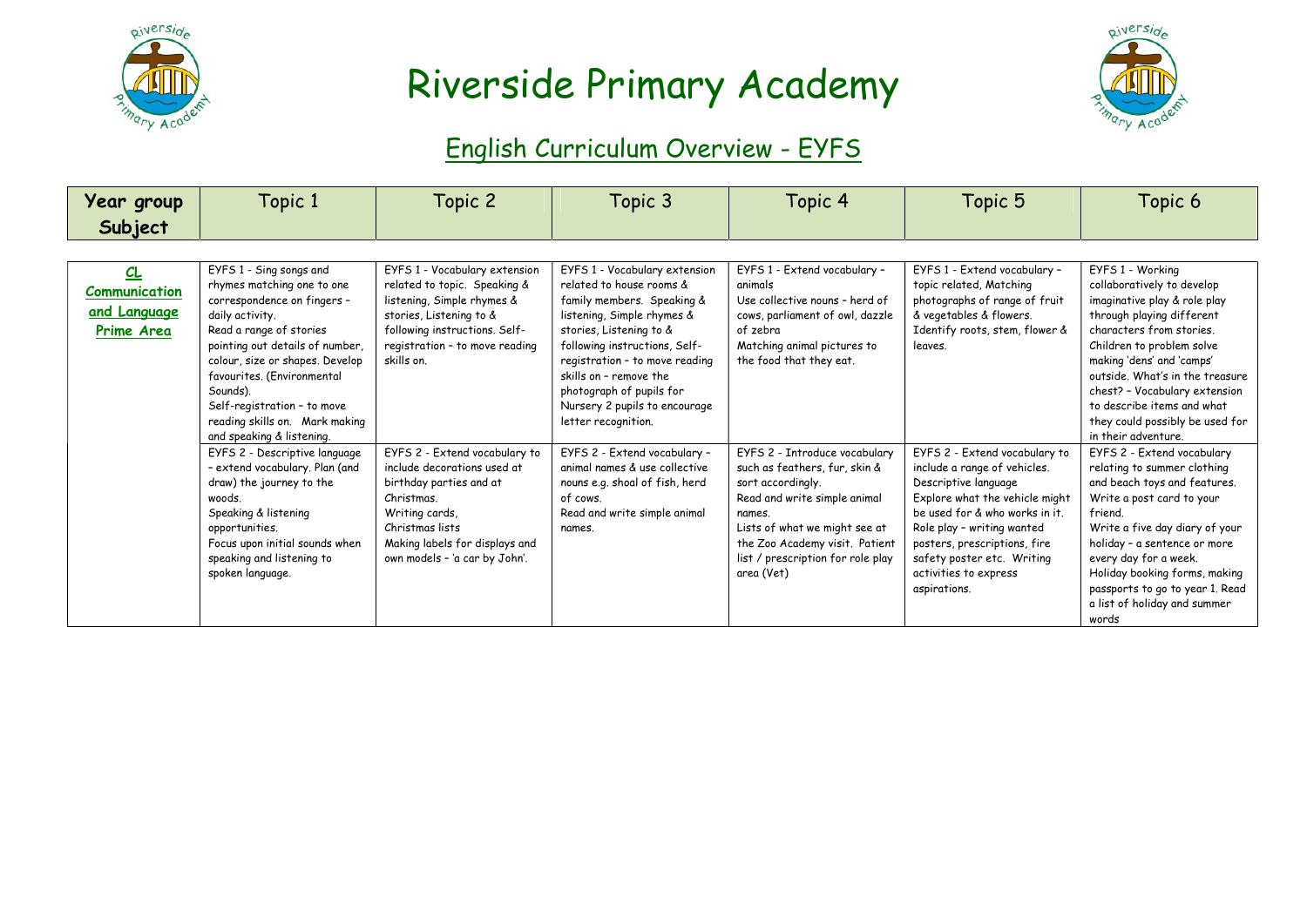



| Literacy<br><b>Specific Area</b> | EYFS 1 - Read a range of<br>stories pointing out details of<br>number, colour, size or shapes.<br>Develop favourites. | EYFS 1 - Letter sounds and<br>alphabet.<br>Exaggerate sound of initial<br>sound of pupils' names.<br>(Listening and recognition)<br>Read a range of stories<br>pointing out details of number,<br>colour, size or shapes. Develop<br>favourites. | EYFS 1 - Letter sounds and<br>simple blending of sounds.<br>Exaggerate sound of initial<br>sound of pupils' names.<br>(Listening and recognition)<br>Read a range of stories<br>pointing out details of number,<br>colour, size or shapes. Develop<br>favourites. | EYFS 1 - Letter sounds<br>continuation of blending skills.<br>Exaggerate sound of initial<br>sound of pupils' names and<br>animal words. (Listening and<br>recognition)<br>Read a range of stories<br>pointing out details of number,<br>colour, size or shapes. Develop<br>favourites. | EYFS 1 - Letter sounds and<br>continuation of blending -<br>encouragement of triangulation<br>grip for pencils.<br>Exaggerate sound of initial<br>sound of pupils' names and<br>animal words. (Listening and<br>recognition)<br>Read a range of stories<br>pointing out details of number,<br>colour, size or shapes. Develop<br>favourites. Learn to recognise<br>their name on a | EYFS 1 - Letter sounds -<br>blending and triangulation grip<br>for pencils.<br>Exaggerate sound of initial<br>sound of pupils' names and<br>animal words. (Listening and<br>recognition)<br>Read a range of stories<br>pointing out details of number.<br>colour, size or shapes. Develop<br>favourites. Learn to recognise<br>their name on a name card. |
|----------------------------------|-----------------------------------------------------------------------------------------------------------------------|--------------------------------------------------------------------------------------------------------------------------------------------------------------------------------------------------------------------------------------------------|-------------------------------------------------------------------------------------------------------------------------------------------------------------------------------------------------------------------------------------------------------------------|-----------------------------------------------------------------------------------------------------------------------------------------------------------------------------------------------------------------------------------------------------------------------------------------|------------------------------------------------------------------------------------------------------------------------------------------------------------------------------------------------------------------------------------------------------------------------------------------------------------------------------------------------------------------------------------|-----------------------------------------------------------------------------------------------------------------------------------------------------------------------------------------------------------------------------------------------------------------------------------------------------------------------------------------------------------|
|                                  | EYFS 2 - RWI assessment in<br>first weeks of term. RWI to<br>start after assessments<br>complete.                     | EYFS 2 - Formal RWI teaching<br>in small groups.                                                                                                                                                                                                 | EYFS 2 - Formal RWI teaching<br>in small groups. RWI -<br>embedded and taught at a<br>rapid pace.                                                                                                                                                                 | EYFS 2 - Formal RWI teaching<br>in small groups. RWI -<br>embedded and taught at a<br>rapid pace.                                                                                                                                                                                       | EYFS 2 - Formal RWI teaching<br>in small groups.<br>RWI - embedded and taught at<br>a rapid pace.                                                                                                                                                                                                                                                                                  | EYFS 2 - Formal RWI teaching<br>in small groups.<br>RWI - embedded and taught at<br>a rapid pace.                                                                                                                                                                                                                                                         |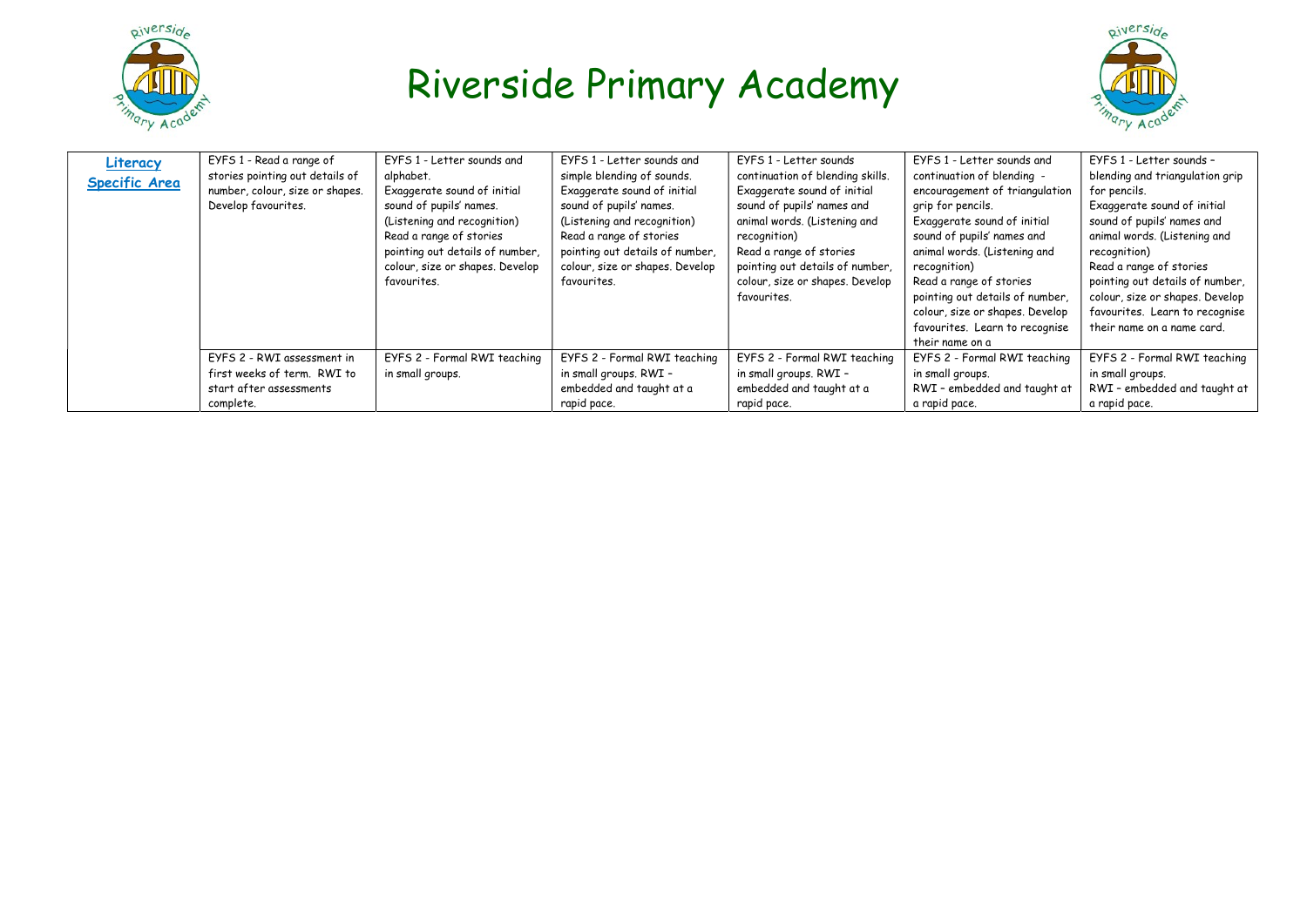



#### English Curriculum Overview - Key Stage One

| Year group | Topic 1                                                                                                                                                                                                                                           | Topic 2                                                                                                                                       | Topic 3                                                                                                                                                                                                                                                           | Topic 4                                                                                                                                                                                                                                                                                | Topic 5                                                                                                                                                                                                    | Topic 6                                                                                                                                                                                                                                                                                                                                                            |
|------------|---------------------------------------------------------------------------------------------------------------------------------------------------------------------------------------------------------------------------------------------------|-----------------------------------------------------------------------------------------------------------------------------------------------|-------------------------------------------------------------------------------------------------------------------------------------------------------------------------------------------------------------------------------------------------------------------|----------------------------------------------------------------------------------------------------------------------------------------------------------------------------------------------------------------------------------------------------------------------------------------|------------------------------------------------------------------------------------------------------------------------------------------------------------------------------------------------------------|--------------------------------------------------------------------------------------------------------------------------------------------------------------------------------------------------------------------------------------------------------------------------------------------------------------------------------------------------------------------|
| Subject    |                                                                                                                                                                                                                                                   |                                                                                                                                               |                                                                                                                                                                                                                                                                   |                                                                                                                                                                                                                                                                                        |                                                                                                                                                                                                            |                                                                                                                                                                                                                                                                                                                                                                    |
| Year 1     | Read Write Inc.<br>Writing for a purpose<br>through topics - all about<br>me, writing about family,<br>types of homes, what's<br>important to me?<br>Extended writing<br>Poetry: Rhymes about<br>people, children, school -<br>familiar settings. | Read Write Inc.<br>Extended writing through<br>topic - fairy tales and<br>stories linking to toys.                                            | Read Write Inc.<br>Extended Writing Through<br>Topic.<br>Poetry: Rhymes and poems<br>about buildings and sky<br>scrapers                                                                                                                                          | Read Write Inc.<br>Extended Writing Through<br>Topic. Discuss real life and<br>fantasy.<br>What qualities can you see<br>in a superhero? What<br>special powers would you<br>like to have? - create own<br>character profile. Decide<br>on a dilemma for your<br>superhero to resolve. | Read Write Inc.<br><b>Extended Writing Through</b><br>Topic.<br>Descriptive sentences.<br>Selecting good adjectives                                                                                        | Read Write Inc.<br>Extended writing<br>opportunities through<br>topic.<br>Plan and recount of visit to<br>Bluereef<br>Non Chronological Reports<br>of Sea Creatures<br>Poetry: Sea / Seaside and<br>Creatures which live in the<br>sea. Poems about the<br>Great Outdoors                                                                                          |
| Year 2     | Read Write Inc.<br>(Focus on set 3 sounds)<br>Extended Writing-<br>recounts, Instructions,<br>Poetry: Harvest and<br>Autumn                                                                                                                       | Read Write Inc.<br>(Focus on Set 3 Sounds)<br>Stories with familiar<br>settings<br>Letters - including to<br>Santa.<br>Poetry: African Poetry | Read Write Inc.<br>RWI Language and Literacy<br>Design a poster or leaflet<br>(Computing link). Pictures<br>with captions<br>Diary entry & role play -<br>Samuel Pepys (visiting<br>actor).<br>Instructions and Recounts<br>Poetry: Great Fire of<br>London Poems | Read Write Inc.<br>RWI Language and Literacy<br>Explanations and non-<br>chronological reports<br>relating to topic.<br>Poetry: Great Fire of<br>London Poems                                                                                                                          | Read Write Inc.<br>RWI Language and Literacy<br>Stories with three parts.<br>Reports on habitats for<br>extended Topic Writing<br>Poetry: Poems about the<br>Great Outdoors -<br>Countryside and Wildlife. | Read Write Inc.<br>RWI - Language and<br>Literacy<br>Poetry<br>Story writing - Character<br>development - include<br>empathy. Recount (in topic<br>work). Labels (related to a<br>rock pool from coastline in<br>topic work). Read a<br>timetable links with data<br>handling<br>Read an atlas (relevant<br>parts).<br>Poetry: Poems about the<br>great outdoors - |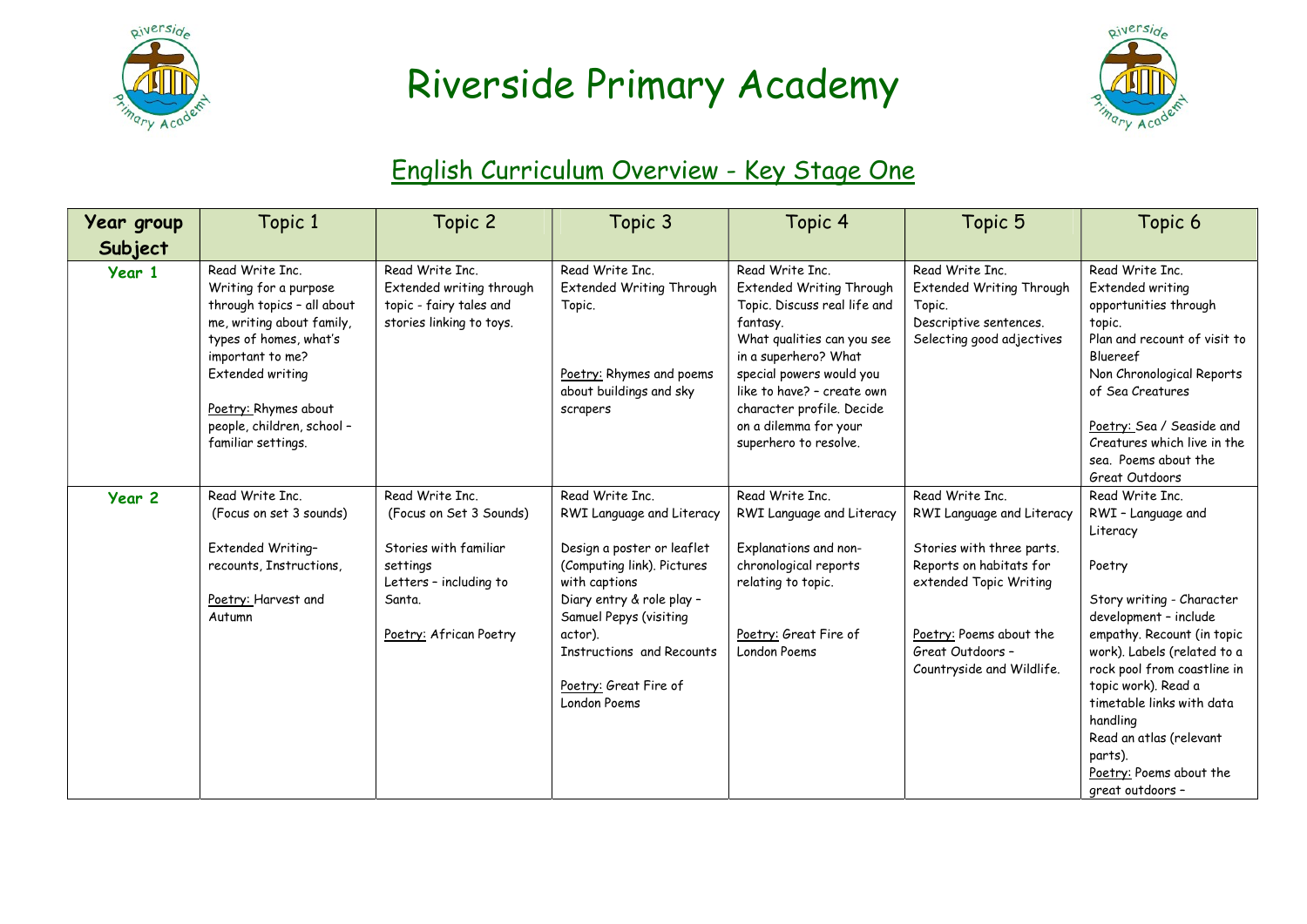



#### English Curriculum Overview – Lower Key Stage Two

| Year group                                    | Topic 1                                                                                                                                                                                                                        | Topic 2                                                                                                                                                                                              | Topic 3                                                                                                                                                                                                                                         | Topic 4                                                                                                                                                                                                                                  | Topic 5                                                                                                                                                                                                                                                                                              | Topic 6                                                                                                                                                                                                                                                    |
|-----------------------------------------------|--------------------------------------------------------------------------------------------------------------------------------------------------------------------------------------------------------------------------------|------------------------------------------------------------------------------------------------------------------------------------------------------------------------------------------------------|-------------------------------------------------------------------------------------------------------------------------------------------------------------------------------------------------------------------------------------------------|------------------------------------------------------------------------------------------------------------------------------------------------------------------------------------------------------------------------------------------|------------------------------------------------------------------------------------------------------------------------------------------------------------------------------------------------------------------------------------------------------------------------------------------------------|------------------------------------------------------------------------------------------------------------------------------------------------------------------------------------------------------------------------------------------------------------|
| Subject                                       |                                                                                                                                                                                                                                |                                                                                                                                                                                                      |                                                                                                                                                                                                                                                 |                                                                                                                                                                                                                                          |                                                                                                                                                                                                                                                                                                      |                                                                                                                                                                                                                                                            |
| Year 3<br>Language and Literacy<br><b>RWI</b> | L&L Unit 1 - Narrative Sand<br>Wizards And Non Fiction<br><b>Information Texts</b>                                                                                                                                             | L&L Unit 5 - Fiction: Mystery<br>And<br>Non Fiction - Non<br>Chronological Reports.<br>L&L Unit 6 - Fiction: Folk<br>Tales And Non-fiction:<br>Biography and Autobiography                           | L&L Continuation of Unit 6 if<br>necessary                                                                                                                                                                                                      |                                                                                                                                                                                                                                          |                                                                                                                                                                                                                                                                                                      |                                                                                                                                                                                                                                                            |
| Year 3                                        | A range of reading and writing<br>genres based around the topic<br>and class novel.<br><b>Instructions</b><br>Poetry: Poems from the North<br>East study of a north east<br>poets - Geordie rhymes and<br>verse<br><b>SPAG</b> | A range of reading and writing<br>genres based around the topic<br>and class novel.<br>Poetry linked to topic                                                                                        | Poetry linked to topic during<br>collapsed week<br><b>Non-Fiction Persuasion</b><br>Your A to Z Holiday Guide of<br>Greece<br>Poetry: Ancient Greek Poetry                                                                                      | Poetry linked to topic during<br>collapsed week<br>Myths and Legends<br>The story of Medusa<br>Theseus and the Minotaur<br><b>Icarus</b>                                                                                                 | Poetry linked to topic during<br>collapsed week<br>Non-Fiction - Non<br>Chronological about Durham<br>and the cathedral visitors'<br>quide.<br>Poetry: Durham Poetry Past<br>and Present<br><b>SPAG</b>                                                                                              | Poetry linked to sustainability<br>or linked to topic during<br>collapsed week<br>Fiction: based around links to<br>sustainability WallE<br>Newspaper report on the Iron<br>Man<br>Poetry: Sustainability /<br>Pollution.                                  |
| Year 4                                        | Write newspaper reports of<br>battles or invasions.<br>Recounts of visit. Reports.<br>Non Chronological Reports                                                                                                                | Narrative (Review the writing<br>of a 3 part story i.e.: beginning,<br>middle and end). Develop<br>character and setting<br>description and empathy in<br>writing.<br>Poetry: poems about friendship | Revise how to correctly label a<br>scientific diagram. (Labels in<br>pen, lines straight & in pencil,<br>draw in pencil). Write an<br>explanatory text about a<br>volcanic eruption.<br>Instructions.<br>Poetry: disasters and their<br>impact. | Poetry: from Indian Cultures<br>Narrative - Stories from other<br>cultures as the main focus use<br>India as the setting for a<br>narrative.<br>Poetry: Indian Cultures<br><b>RWI Fresh Start Intervention</b><br>for identified pupils. | Diary entry for a life of a<br>monk over a period of a week.<br>(Example can be seen at Bede's<br>World).<br>Design plans of a Viking ship<br>and label to reinforce diagram<br>skills. Persuasive writing<br>related to the topic.<br><b>RWI Fresh Start Intervention</b><br>for identified pupils. | Creating a story set in a sci-fi<br>world. Setting / Characters /<br>Dilemmas<br>Topic Writing - Non<br>chronological Report, Diary<br>entry from a robots point of<br>view.<br>Poetry: relating to Technology<br>/ robots<br>RWI Fresh Start Intervention |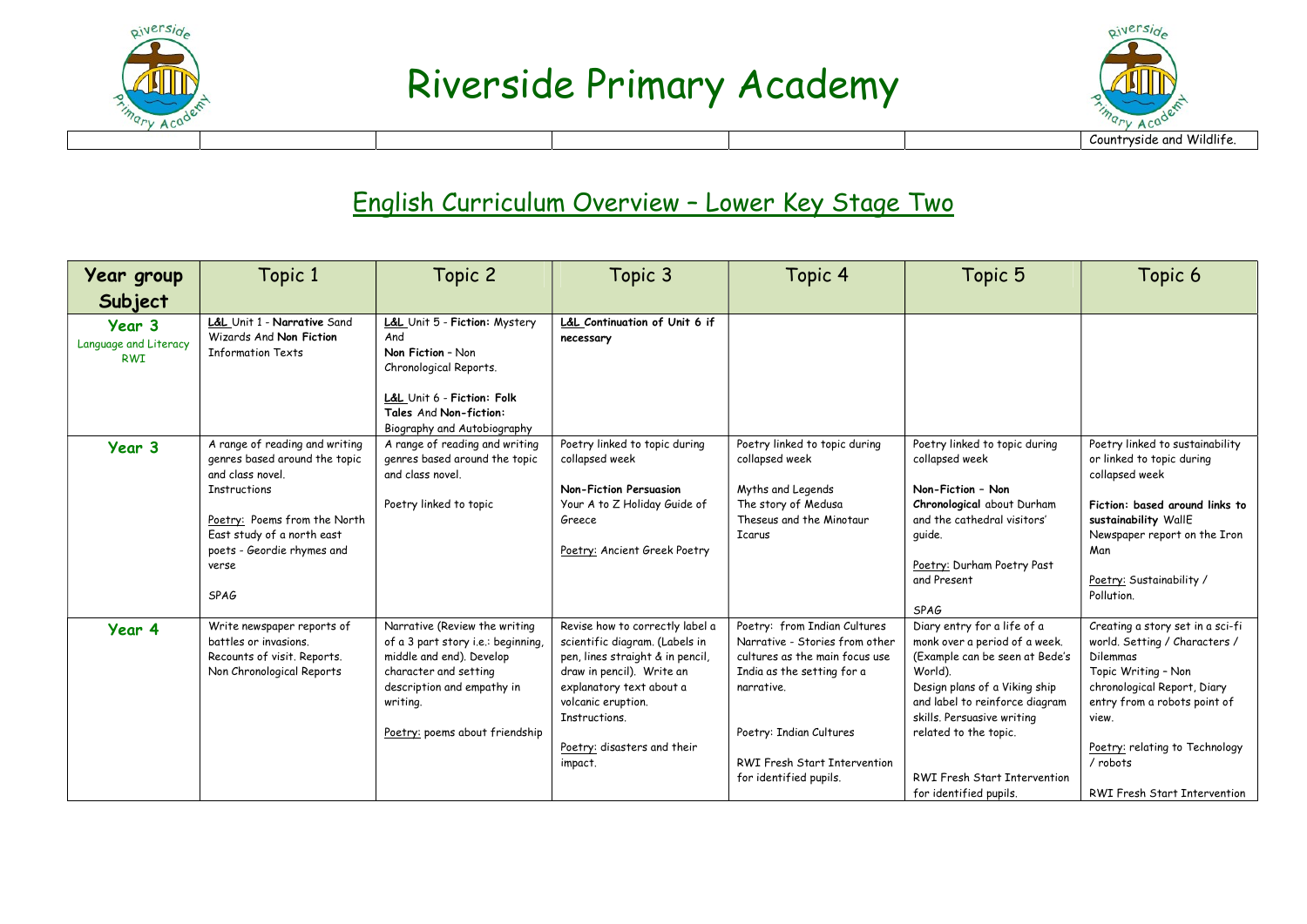



#### English Curriculum Overview – Upper Key Stage Two

| Year group | Topic 1                                                                                       | Topic 2                                                                                                      | Topic 3                                                                                                                      | Topic 4                                                               | Topic 5                                                                                              | Topic 6                                                                                                                                                                                                             |
|------------|-----------------------------------------------------------------------------------------------|--------------------------------------------------------------------------------------------------------------|------------------------------------------------------------------------------------------------------------------------------|-----------------------------------------------------------------------|------------------------------------------------------------------------------------------------------|---------------------------------------------------------------------------------------------------------------------------------------------------------------------------------------------------------------------|
| Subject    |                                                                                               |                                                                                                              |                                                                                                                              |                                                                       |                                                                                                      |                                                                                                                                                                                                                     |
| Year 5     | A variety of Reading and<br>writing genres linked to<br>The BFG and The Tudors<br>Poetry      | A variety of reading and<br>writing genres linked to<br>The BFG, space and<br>Macbeth.                       | A variety of reading and<br>writing genres linked to<br>Rainforests and Harry<br>Potter.                                     | A variety of reading and<br>writing genres linked to<br>Harry Potter. | A variety of reading and<br>writing genres linked to<br>Oliver Twist and<br>Victorians.              | Reading and performing<br>play scripts to improve<br>speaking to an audience.<br>Continue writing genres<br>related to Victorians.                                                                                  |
|            | Poetry: Tudor Poems<br><b>RWI Fresh Start</b><br>Intervention for identified<br>pupils.       | <b>RWI Fresh Start</b><br>Intervention for identified<br>pupils.                                             | Poetry - Water and<br>Rainforests / Free Verse<br>RWI Fresh Start<br>Intervention for identified<br>pupils.                  | <b>RWI Fresh Start</b><br>Intervention for identified<br>pupils.      | Poetry: Victorian Poets<br>RWI Fresh Start<br>Intervention for identified<br>pupils.                 | <b>RWI Fresh Start</b><br>Intervention for identified<br>pupils.                                                                                                                                                    |
| Year 6     | A variety of Reading and<br>Writing linked to Kensuke's<br>Kingdom and Outdoor<br>Adventures. | A Variety of Reading and<br>Writing genres linked to<br>Ancient Egypt.<br>Poetry: Ancient Egyptian<br>Poetry | A variety of Reading and<br>Writing genres inked to<br>World War II and Friend<br>or Foe.<br>Poetry: WWII poems and<br>poets | A variety of Reading and<br>Writing Genres linked to<br>World War II. | A variety of Reading and<br>Writing Genres linked to<br>Wonder.<br>Stand-alone pieces of<br>writing. | Public speaking with<br>confidence verbally and in<br>body language.<br>Rehearsing for the KS2<br>production.<br>Investigating how<br>traditional tales are<br>adapted and amended to<br>engage and entertain       |
|            | <b>RWI Fresh Start</b><br>Intervention for identified<br>pupils.                              | RWI Fresh Start<br>Intervention for identified<br>pupils.                                                    | RWI Fresh Start<br>Intervention for identified<br>pupils.                                                                    |                                                                       |                                                                                                      | audiences. Investigate<br>rhyming patterns within<br>performance poetry.<br>Revision of the features<br>of a play script and the key<br>roles to be played.<br>Auditions to be held for<br>speaking parts. What are |